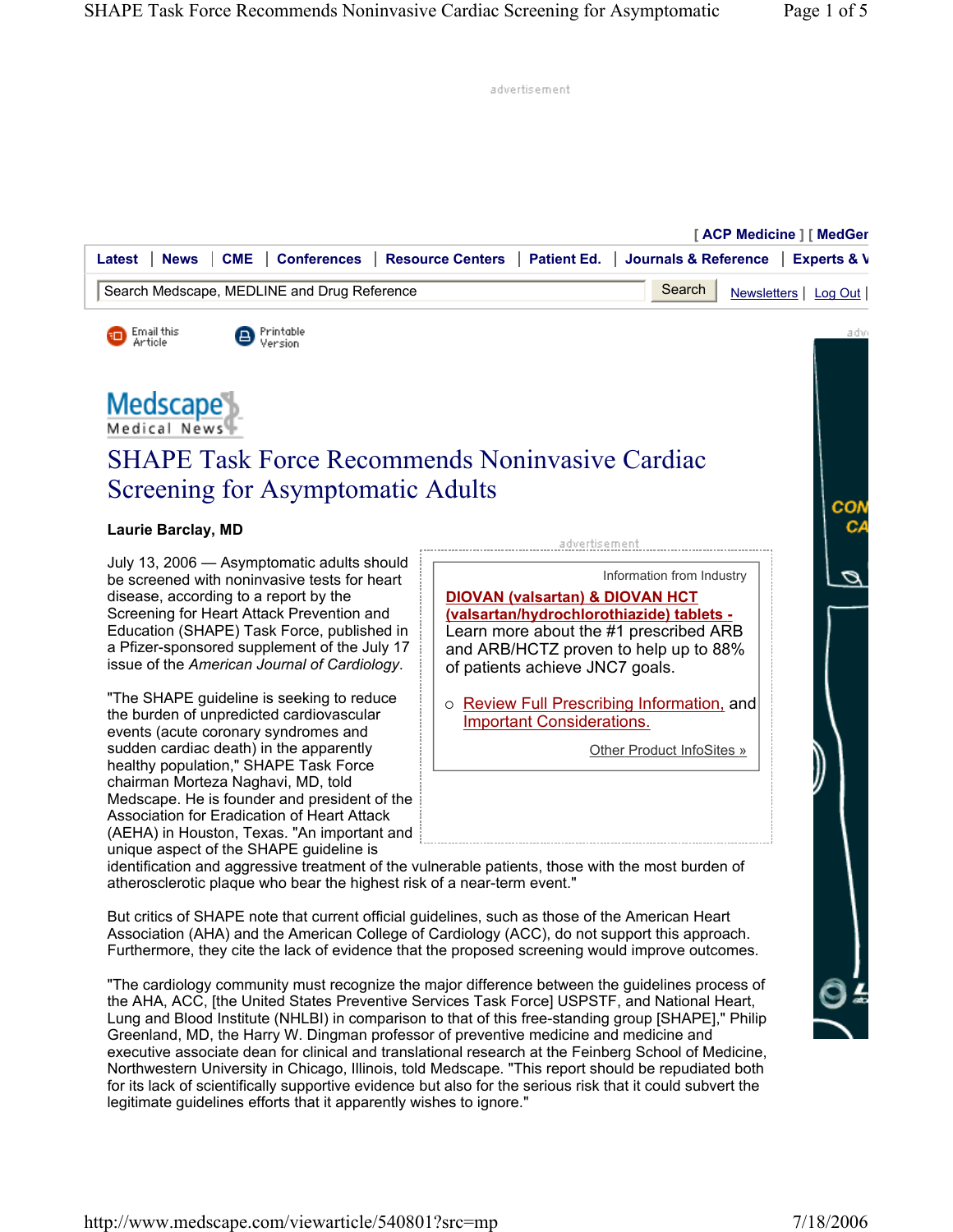## **SHAPE Recommends Widespread Cardiovascular Imaging Screening**

The AHEA, funded by Pfizer and other pharmaceutical industry groups (see Disclosures below), convened the SHAPE Task Force, an international panel of prominent cardiologists. The report recommends noninvasive atherosclerosis screening of all asymptomatic men aged 45 to 75 years and asymptomatic women aged 55 to 75 years, except for those defined as very low risk because of the absence of known risk factors (cholesterol >200 mg/dL, blood pressure >120/80 mm Hg, diabetes, smoking, family history, or metabolic syndrome). The SHAPE Task Force urges all hospitals and healthcare policies to consider their proposal, and AEHA plans to proliferate SHAPEaccredited clinics throughout the United States.

"The SHAPE guideline is presenting a new paradigm for individualized risk assessment of atherosclerotic cardiovascular disease," said SHAPE Task Force Editorial Chair Prediman K. Shah, MD. He is the Shapell and Webb chair and director of cardiology and the Atherosclerosis Research Center at Cedars-Sinai Medical Center in Los Angeles, California. "Identification of subclinical atherosclerosis by imaging helps motivate individuals to take preventive measures. We believe the existing guidelines, such as [National Cholesterol Education Program] NCEP, which are primarily therapeutic guidelines, poorly perform in risk assessment, and that SHAPE Guidelines can complement the existing therapeutic guidelines."

The SHAPE Task Force cites a retrospective review by Akosah and colleagues, published in the May 7, 2003, issue of the Journal of the American College of Cardiology, which suggests that the NCEP III guidelines underestimate risk of myocardial infarction in the young adult. In the review, of 222 young adults (aged 55 years or younger for men and 65 years or younger for women) hospitalized for acute myocardial infarction during a 3-year period, only 25% overall, and only 18% of women, met NCEP III criteria to qualify for pharmacotherapy.

"Use of risk factors alone, such as the Framingham risk score, is grossly inaccurate in identifying risk, especially in the intermediate score range," SHAPE Writing Group coordinator Erling Falk, MD, professor and director of cardiovascular pathology at Aarhus University Hospital in Denmark, told Medscape. "By identifying atherosclerosis of coronary and/or carotid arteries, the SHAPE paradigm gets at the disease itself rather than its predictive risk factors. This has 2 potential advantages: those with no evidence of atherosclerosis can be reassured, spared the expense and potential side effects of aggressive drug therapy, whereas those with atherosclerosis can be selectively targeted to prevent a near-term event," Dr. Falk said.

On the basis of predictive value, availability, reproducibility, "complementary value with respect to the concept of the vulnerable patient, and/or cost-effectiveness relative to the status quo," the SHAPE panel chose as screening tests coronary artery calcification determined by computed tomography (CT) scan (CACS), and carotid artery intima–media thickness (CIMT) and plaque determined by ultrasonography.

"The body of evidence on the need for individual risk assessment based on the presence and the severity of atherosclerosis is colossal," SHAPE author Pamela Douglas, MD, the Ursula Geller professor of research in cardiovascular diseases and chief of cardiovascular medicine at Duke University Medical Center in Durham, North Carolina, told Medscape. "The evidence on the efficacy of coronary calcium score and CIMT has grown rapidly in the past 5 years."

## **Algorithms Identify Those at High Risk**

The SHAPE Task Force recommends "careful and responsible implementation of these tests as part of a comprehensive risk assessment and reduction approach." The group provides algorithms to identify those patients most likely to have a cardiovascular event, and to start appropriate treatment. These algorithms mandate that the aggressiveness of the treatment should be proportional to the level of risk.

"There is good evidence that both coronary calcium and CIMT measures identify persons at high risk for cardiovascular disease, and there is good evidence that lowering [low-density lipoprotein] LDL [cholesterol] reduces risk in persons with high LDL or coronary disease," Diane Bild, MD, MPH, deputy director, Division of Epidemiology and Clinical Applications at the NHLBI, told Medscape. "However, the SHAPE recommendations 'connect these dots' without empiric evidence supporting the specific proposed screening and treatment strategy.... The benefits of wide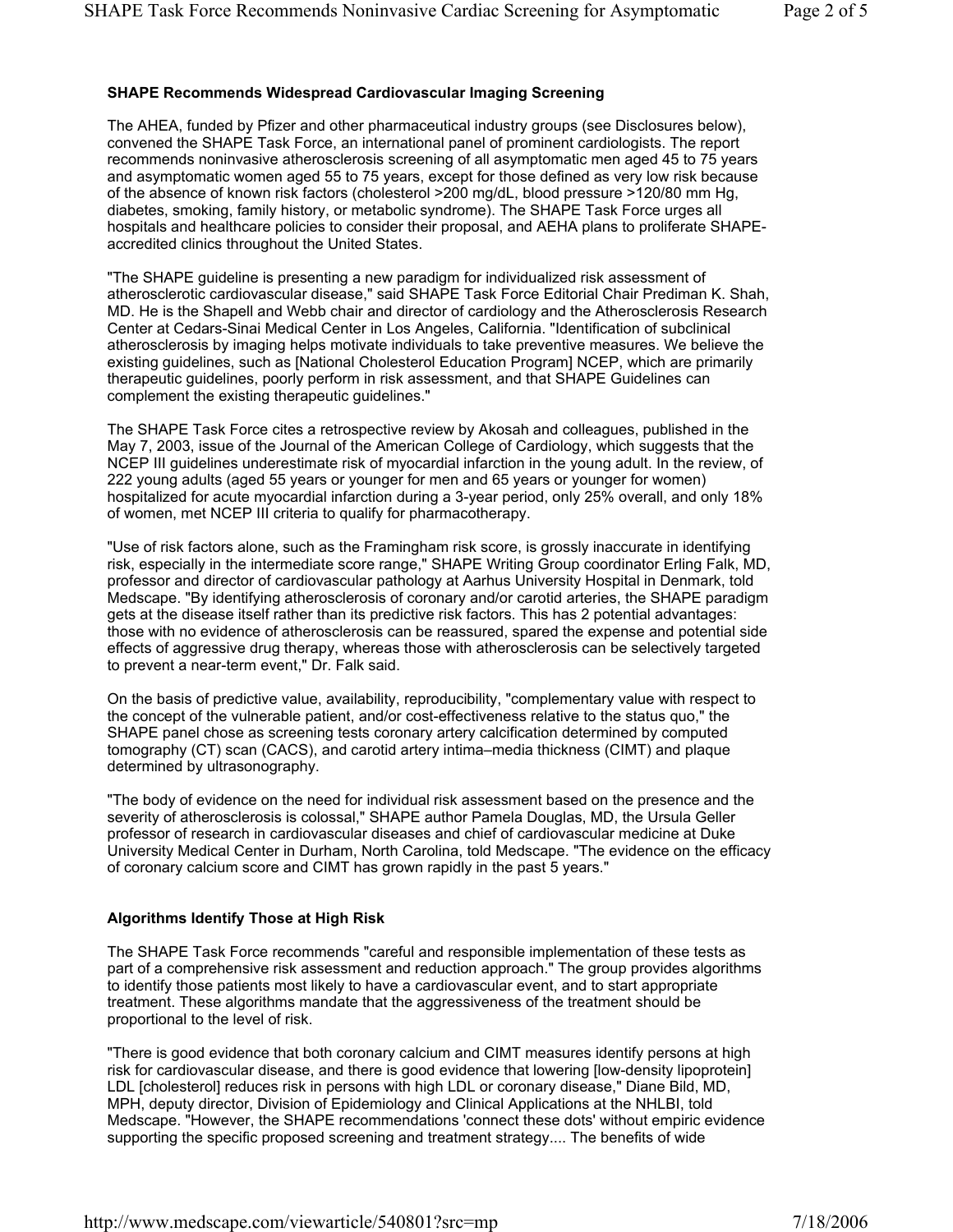implementation of these guidelines is unclear, and the downside is costs of screening and treatment, as well as 'labeling' people as having disease for which the proposed treatment has not been documented to be beneficial," she added.

For individuals of moderately high risk and above (CACS > 0 or CIMT > 50th percentile), the SHAPE algorithms include specific LDL cholesterol targets. The authors state that a high percentage of patients at risk are missed by Framingham risk scores, and they estimate that using their proposed strategy would result in ~25 million men and ~20 million women being treated with statins based on evidence of high-risk subclinical atherosclerosis, resulting in a 50% to 65% increase in the statin-eligible population. For individuals at very high risk (CACS >100 and CIMT > 90th percentile or a CACS of 400 or higher, or carotid plaque causing 50% or more stenosis), the task force also recommends considering angiography.

"If SHAPE is adopted, we anticipate a significant reduction in out-of-hospital sudden cardiovascular death that has remained steadily high in the past several decades," Dr. Douglas said. "With careful implementation of SHAPE (screening and follow-up to achieve targeted therapeutic goals), we anticipate over 90,000 [fewer] sudden cardiovascular deaths and \$21 billion to be saved each year."

The cost-effectiveness committee of the SHAPE Task Force extensively reviewed existing data and created multiple analytical models based on a range of assumptions. These decision models estimate that screening the approximately 50 million asymptomatic men and women meeting the above criteria could potentially greatly improve outcomes. The SHAPE guideline claims that the benefits of comprehensive screening would include preventing more than 90,000 sudden cardiovascular deaths annually; reducing the population with a history of myocardial infarction, currently estimated at 13.2 million, by up to 25%; and saving approximately \$21.5 billion annually by saving individuals at highest risk, most of whom are now unaware of their risk status.

"Currently, the data do not support that there is an advantage to adding these tests to the measurement of modifiable risk factors, which are direct targets for intervention — lowering blood pressure, lowering LDL cholesterol, and smoking cessation," Dr. Bild said. "The SHAPE authors claim that these tests may serve to motivate patients to comply with therapy, but that is arguable and, as a strategy, should be further reviewed in the scientific community."

#### **Current Guidelines Do Not Support SHAPE Recommendations**

The ACC, the AHA, the NHLBI, the US Centers for Disease Control and Prevention (CDC), and the USPSTF have made a significant effort over many years to address the issue of detecting the asymptomatic patient at risk for cardiovascular events, according to Dr. Greenland. These previous efforts involving hundreds of experts reviewing the evidence for and against early detection have been "well-informed, well-intentioned, and highly serious," and have resulted in a series of highly evidence-based guidelines. According to Dr. Greenland, who says he is "greatly disturbed" by the SHAPE proposal, the above-mentioned professional societies and governmental agencies are now close to completing updated revisions of some of the evidence-based guidelines.

"In contrast, this SHAPE report, from a group that apparently has no oversight or outside input or review, which also offers no framework for its recommendations, and which also provides almost no scientific support for its recommendations, is an apparent effort to subvert the long-standing evidence-based guidelines approaches of the groups named above," Dr. Greenland said. "Not only is this paper scientifically extremely questionable, given its remarkable lack of evidence offered in support of its recommendations, but it makes light of the legitimate efforts of the groups that have had longstanding roles and minimally biased approaches to addressing these same problems."

The SHAPE writing group is also heavily weighted toward imaging specialists and is short on epidemiology experts, according to AHA spokesperson Robert O. Bonow, MD, chief of cardiology at Northwestern University Medical School and Northwestern Memorial Hospital in Chicago, Illinois. He notes that cardiovascular imaging has increased by about 20% in Massachusetts and some other states, and that Medicare and other payors are now scrutinizing this increase and requesting pre-authorization for imaging procedures.

"There are a number of issues with the [SHAPE] 'guidelines,'" Dr. Bonow told Medscape. "The AHA does not recommend routine screening with imaging techniques. There are no data indicating how this would impact patient behavior, whether it provides incremental benefit over current primary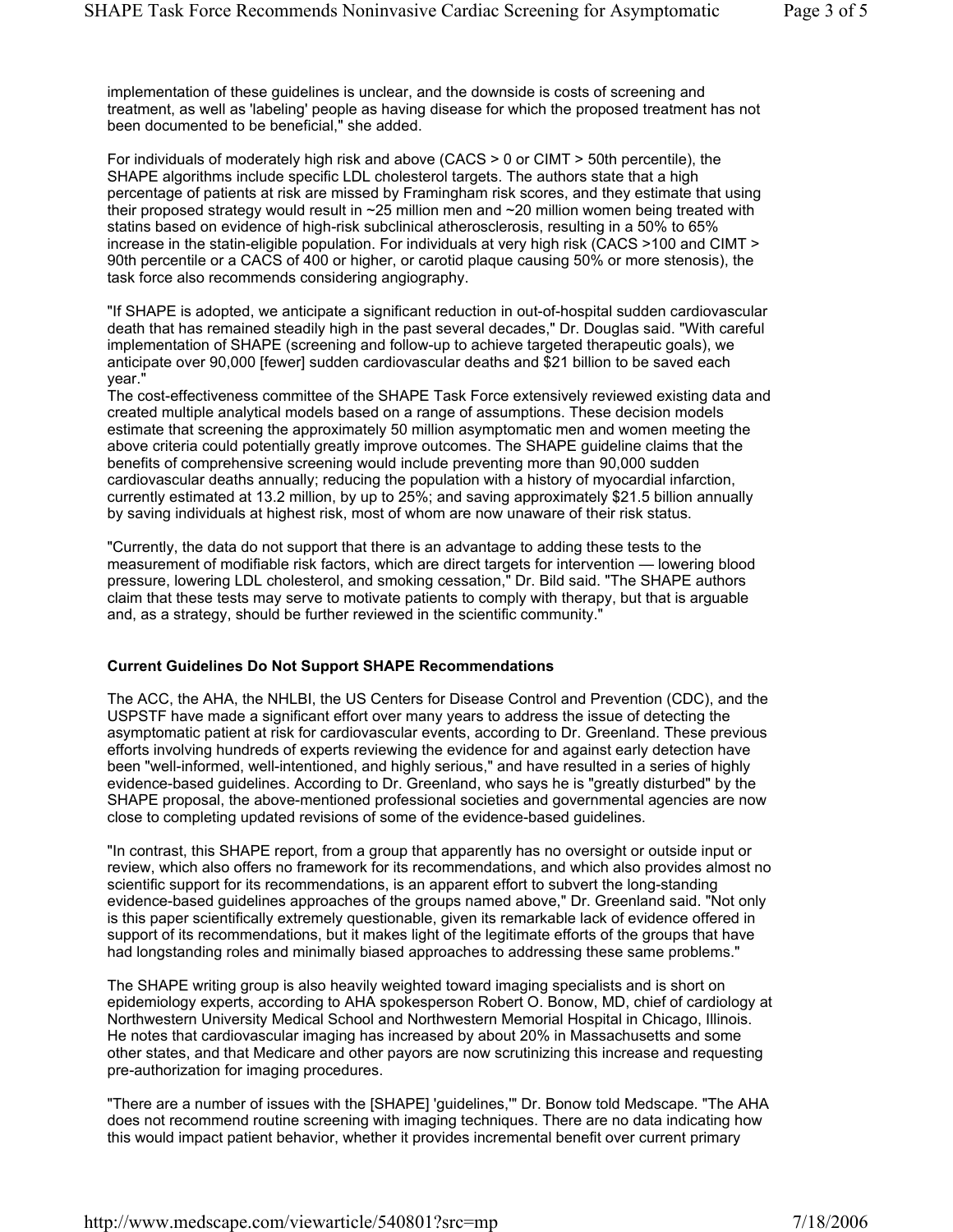prevention guidelines, and whether it would have a positive effect on cardiovascular outcomes."

The cost of imaging 50 million people, to the tune of hundreds or thousands of dollars each, is staggering on its own, not including additional costs generated by the imaging, such as stress testing and angiography. Another issue addressed by Dr. Bonow is radiation exposure from multidetector CT scanners and noninvasive angiography, which he says is associated with more radiation exposure than a cardiac catherization.

"You can justify that for someone that's sick, but to recommend this as the screening procedure creates some concern about the radiation exposure," Dr. Bonow pointed out. "There's no evidence that stress testing or angiograms improves outcome. If you have a positive imaging test, only 10% of people are actually going to have an event, so it's the same kind of issue you have with a lot of higher risk people that all need to be treated. It's just going at it from the high-tech approach, where we don't have any real evidence if that's the right thing to do."

Patients often fail to comply with existing guidelines for primary prevention, according to Dr. Bonow. Even physicians may not optimally treat modifiable risk factors such as blood pressure, cholesterol, blood sugar, and smoking.

"Tthe problem is that we're not doing as good a job at that as we can do," Dr. Bonow said. "Yet that's where we have lots of evidence, decades worth of evidence, that treating those things substantially reduces heart attacks and strokes.... There's no data with imaging that it actually improves outcome; it doesn't even improve behavior."

He cited a randomized trial by O'Malley and colleagues, published in the May 7, 2003, issue of *JAMA*, of 450 subjects showing that using coronary calcification screening to motivate patients to make evidence-based changes in risk factors was not associated with improvement in modifiable cardiovascular risk at 1 year.

Dr. Bonow noted that the scientific evidence underlying the SHAPE proposal is "still in development and not yet ready for prime time. It is a hypothesis worth testing, but it needs to be tested before it can be made into guidelines."

### **Need for Additional Research**

"The principle of identifying and treating asymptomatic persons who are at high risk for cardiovascular disease events is a laudable and major goal for preventive cardiology, and the SHAPE proposers are trying to push clinical practice towards this goal," Dr. Bild of the NHLBI said. "The fact that these testing methods are available and are already being used — without guidelines — creates the current situation. However, the precise screening approach recommended by SHAPE has not been proven to reduce morbidity and mortality through randomized controlled clinical trials — the type of evidence that is generally needed before making public health recommendations. "

Experts independent of SHAPE whom Medscape interviewed agreed on the need for large-scale, prospective, randomized trials to determine which screening and treatment strategies yield the best outcomes in reducing morbidity and mortality. The cost-effectiveness of the strategy would also need to be examined before making recommendations for clinical guidelines, they said.

"While we certainly agree with the need for further validation studies, especially in a few subgroups, [this] notion must be viewed in light of distasteful facts," Dr. Naghavi, of the SHAPE Task Force, said. "Such a trial (1) would be very expensive and has failed to find industry sponsors (the National Institutes of Health has also rejected the proposal for such a study due to cost); (2) in a subgroup of such a trial (the vulnerable patients, which is the focus of the SHAPE guideline), the amount of evidence is so overwhelming that many believe it is unethical to randomize such individuals to a placebo or anything less than the most aggressive treatment. Nevertheless, the SHAPE Task Force has planned to take advantage of this wave of awareness and will be promoting advocacy and lobbying efforts in Congress to allocate the budget for a 'mega trial' conducted by NHLBI."

"Even if you can argue that you're going to save some lives this way, and therefore you're going to decrease expenses in the long run, that's yet to be proven," Dr. Bonow, of the AHA, concluded. "I don't want to sound too negative because obviously the imaging techniques are very exciting —